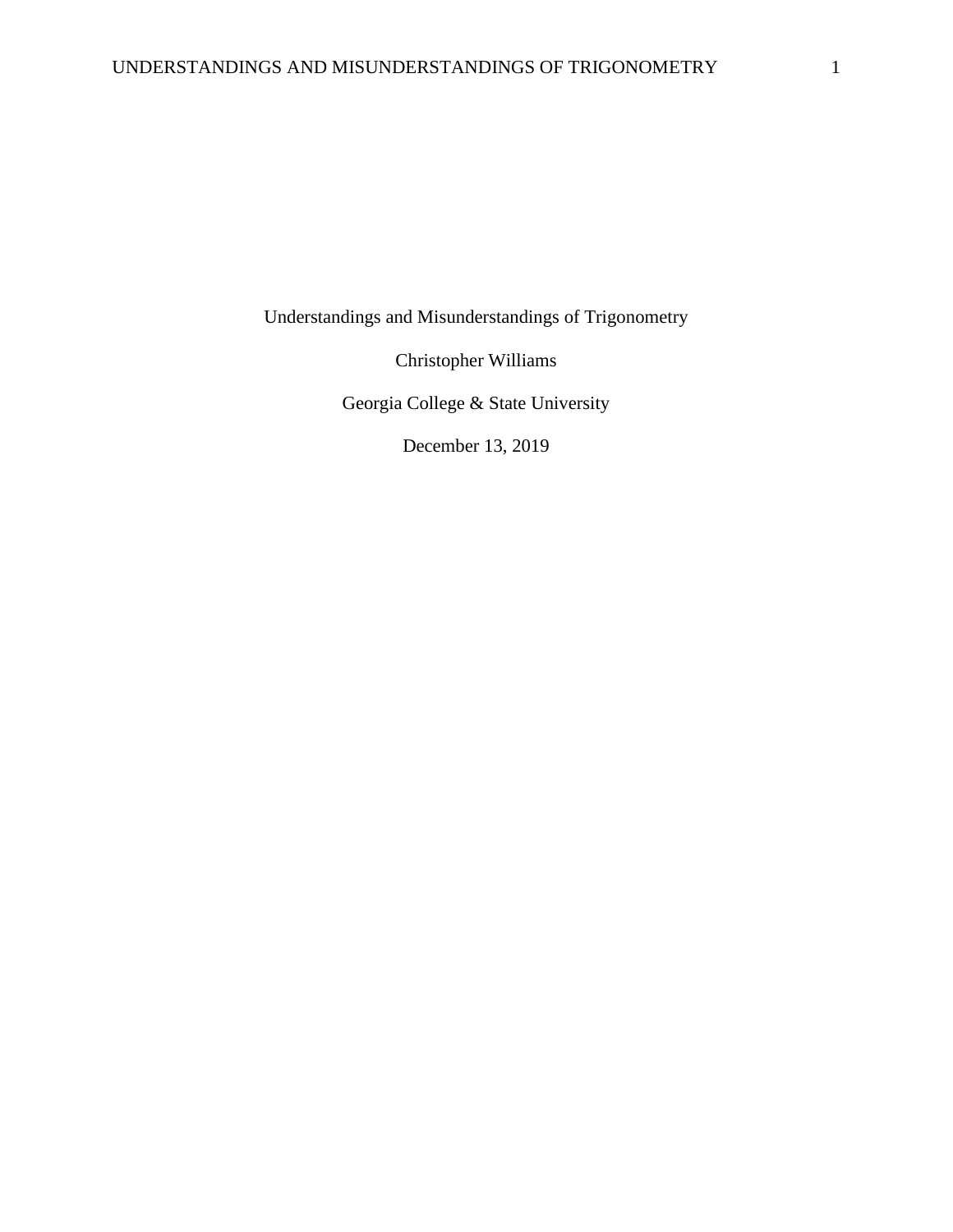# Abstract

Trigonometry plays a major role in our society. Trigonometry is the study of triangles and the relationship between the measures of its angles and sides. In this research, we will provide information concerning the misconceptions of basic concepts in trigonometry. The study will also identify whether students have a conceptual understanding of those concepts or just a surface level understanding. The study will provide information concerning the misconceptions of trigonometry in math courses that could help fellow educators.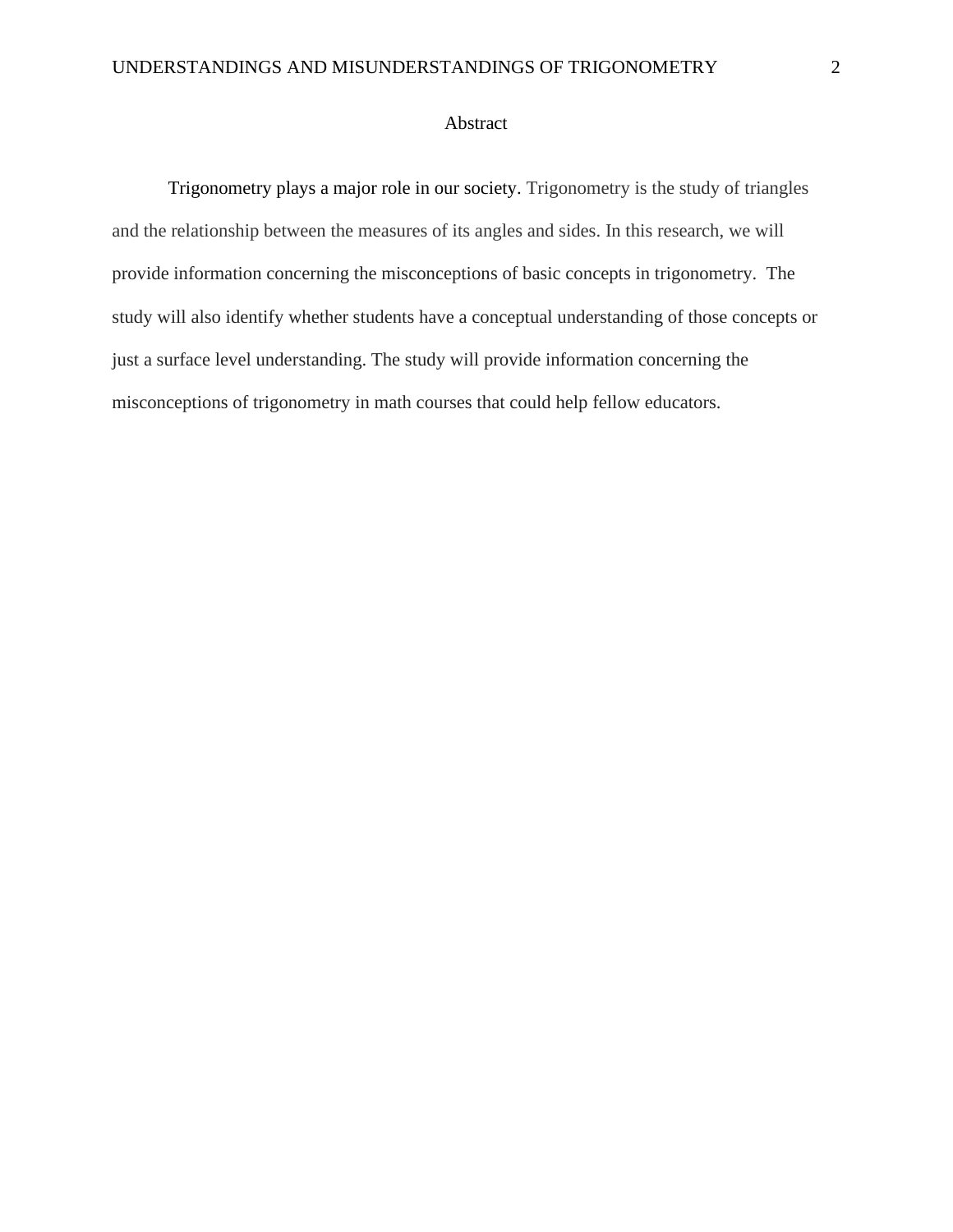# **Understanding and Misunderstandings of Trigonometry**

## **Introduction**

Trigonometry plays a major role in our society. Weber states in an article, "trigonometry is one of the earliest branches of mathematics topics that links algebraic, geometric, and graphical reasoning, it can serve as an important precursor towards understanding pre-calculus and calculus" (Weber, 2005, p.91). Trigonometry is the study of triangles and the relationship between the measures of its angles and sides. I was first introduced to trigonometry in my 8<sup>th</sup> grade year of middle school. I became interested in learning trigonometry, considering that I had a difficult time understanding how measurements of a triangle can be related and how they correspond to the unit circle. After many tries and attempts, I finally understood the concept. My motive for doing this study comes from personal experiences which I have previously described. I feel that we need this study considering that, without an understanding of the unit circle, trigonometry functions, and relations among triangles, many architects, draftsmen, engineers, pilots, game developers, and even chemists would not be able to complete task that involve trigonometry. This study will provide information concerning the misconceptions of basic concepts in trigonometry. The study will also identify whether students have a conceptual understanding of those concepts or just a surface level understanding. The study will provide information concerning the misconceptions of trigonometry in math courses that could help fellow educators. The research questions that I have investigated are as follows:

• Do students who have taken a trigonometry course have a conceptual understanding of trigonometric functions?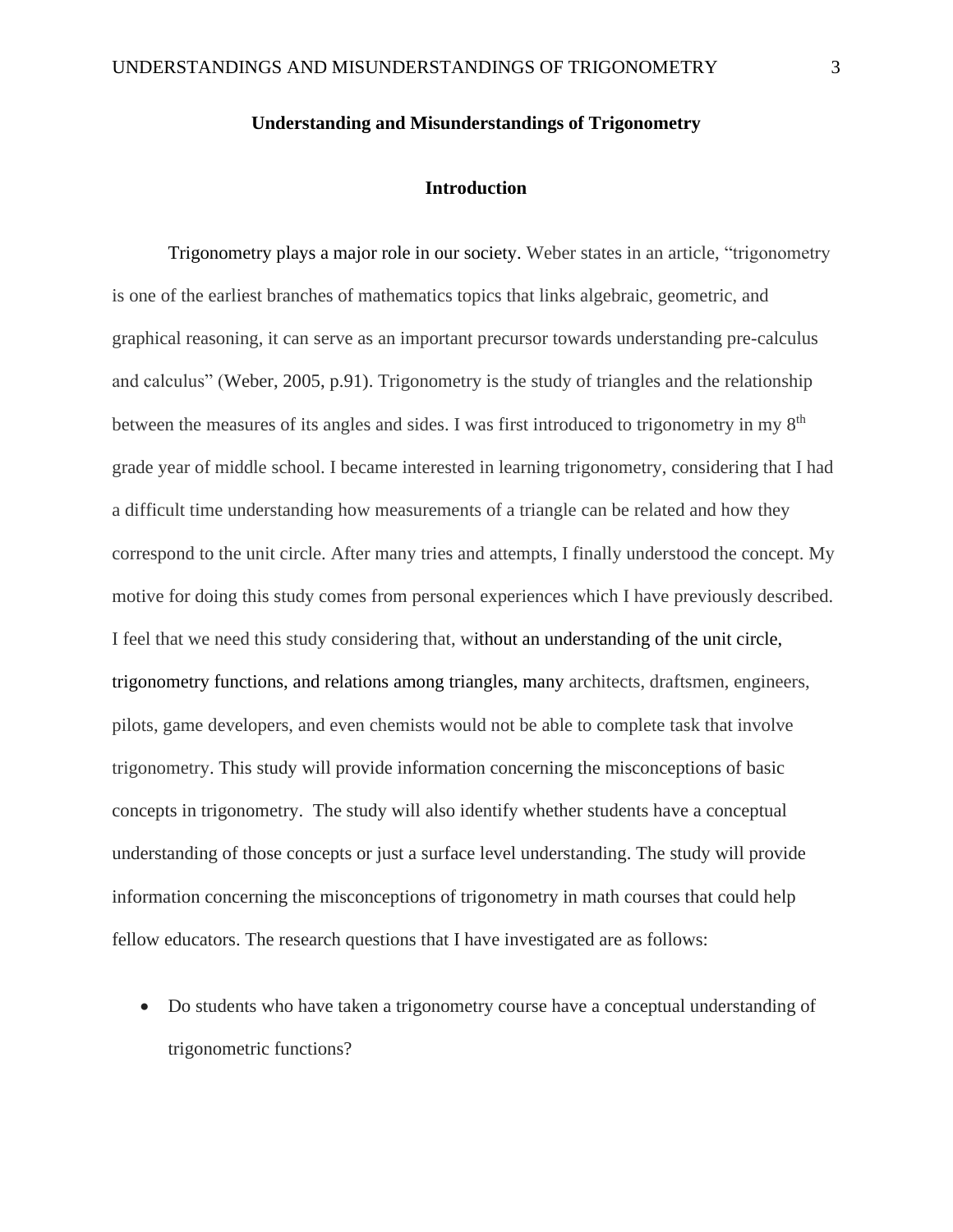- Do students who have taken a trigonometry course have a conceptual understanding of radian angle measures?
- What misconceptions do student have about the basic trigonometric ratios and radian angle measures?

## **Literature Review**

## **Procedural Fluency and Conceptual Understanding**

An article states that "no term captures completely all aspects of expertise, competence, knowledge, and facility in mathematics, we have chosen mathematical proficiency to capture what we believe is necessary for anyone to learn mathematics successfully"(Kilpatrick, Swafford, & Findell ,2001, p.116). Mathematical proficiency consists of five strands of learning which are: conceptual understanding, procedural fluency, strategic competence, adaptive reasoning, and productive disposition. I will be focusing on two concepts of mathematical proficiency which are: conceptual understanding and procedural fluency. Conceptual understanding can be described as functional grasp of mathematical ideas" (Kilpatrick, Swafford, & Findell, 2001, p.118). In other words, to have conceptual understanding, an individual has skillful knowledge of mathematical concepts in the way that they can apply concepts to something more than just surface level. Also, individuals that have conceptual understanding, can use the ideas and concepts that they already know to learn new ideas" (Kilpatrick, Swafford, & Findell, 2001, p.118). A good indicator that an individual has conceptual understanding is when the individual can manipulate various mathematical concepts, while knowing how manipulating these concepts can be useful for different purposes. "To find one's way around the mathematical terrain, it is important to see how the various representations connect with each other, how they are similar, and how they are different. The degree of students' conceptual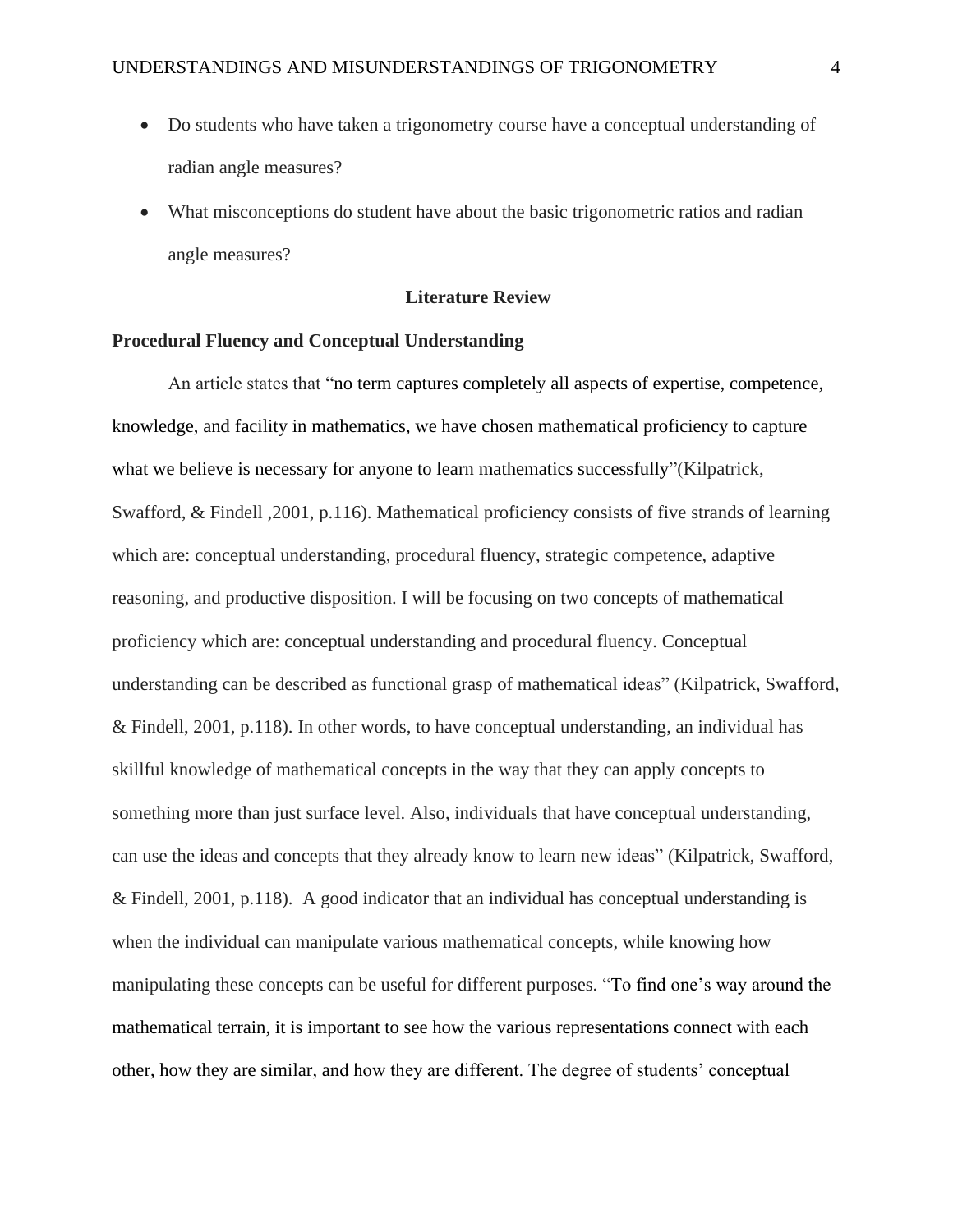understanding is related to the richness and extent of the connections they have made" "(Kilpatrick, Swafford,  $\&$  Findell, 2001, p.118). For example, a student may be asked to find the sin30º, the student convert degrees to radians. By the student converting to radians, he or she may make the connection that  $\frac{\pi}{6}$  is on the unit circle and to find the sin of  $\frac{\pi}{6}$  all they would have to do is look at the y-value of  $\frac{\pi}{6}$  on the unit circle to solve the problem. An accurate understanding of knowledge that has been learned, can help aid in providing a basis for understanding unfamiliar problems and knowledge. By having a conceptual understanding of material can result in one not having to learn as much, considering that they can identify deeper similarities among unrelated situations. One article states, "There is a broad consensus among mathematics education researchers that the goal of mathematics courses is not only for students to memorize procedures and acquire reliable methods for producing correct solutions on paper and pencil exercises, rather students should learn mathematics with understanding" (Weber, 2005, 92).

Procedural fluency can be describe as having the knowledge of procedures. In other words, meaning that one can use procedures appropriately, accurately, and is skill at performing them efficiently" (Kilpatrick, Swafford, & Findell, 2001, p.121). There are many tasks that involves mathematics in everyday life which require facility with algorithms for performing computations either mentally or in writing" (Kilpatrick, Swafford, & Findell, 2001, p.121). "Some algorithms are important as concepts in their own right, which again illustrates the link between conceptual understanding and procedural fluency" (Kilpatrick, Swafford, & Findell, 2001, p.121). If one knows how to do a procedure without an understanding, it can lead to it being difficult for one to understand the reason behind the procedure. Without a good grasp of procedural fluency, one may have a hard time having an enough understanding of ideas. In other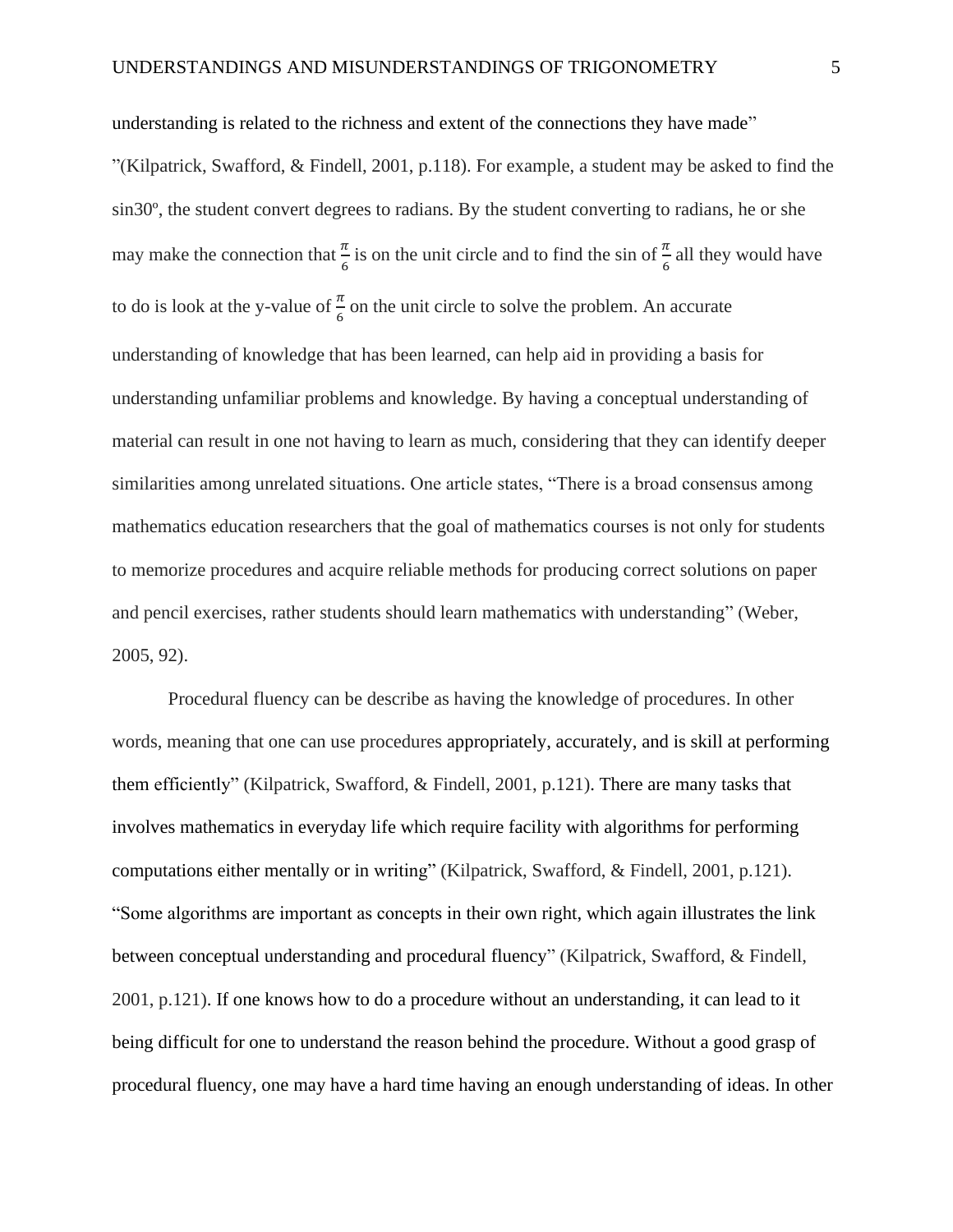words, if a student can recall a math result by using a procedure, it may prevent them from seeing relationships among the result. "When skills are learned without understanding, they are learned as isolated bits of knowledge. Learning new topics then becomes harder since there is no network of previously learned concepts and skills to link a new topic to. This practice leads to a compartmentalization of procedures that can become quite extreme, so that students believe that even slightly different problems require different procedures" (Kilpatrick, Swafford, & Findell, 2001, p.123). Also, one who has learned a procedure without an understand, often cannot do any more than apply the procedure, compared to someone who understands a procedure and can manipulate a procedure to make it easier to use.

## **Developing Mathematical Proficiency**

"Proficiency in teaching is related to effectiveness: consistently helping students learn worthwhile mathematical content. Proficiency also entails versatility: being able to work effectively with a wide variety of students in different environments and across a range of mathematical content" (Kilpatrick, Swafford, & Findell,2001, p.369). It is significant for teachers to help their student to develop and become proficient in math, considering that it will help students develop a conceptual understanding of the material learn, also they will be able see relations among concepts especially in trigonometry. There are three areas of knowledge that are crucial for teachers teaching mathematics, they are knowledge of mathematics, knowledge of instructional practices, and knowledge of students.

Teachers need knowledge of mathematics, considering that it includes mathematical facts, concepts, procedures, and relationships. If teachers do not have a good foundation in the knowledge of mathematics, then teachers can not help their students develop mathematical proficiency. In an article it states that "teachers may know the facts and procedures that they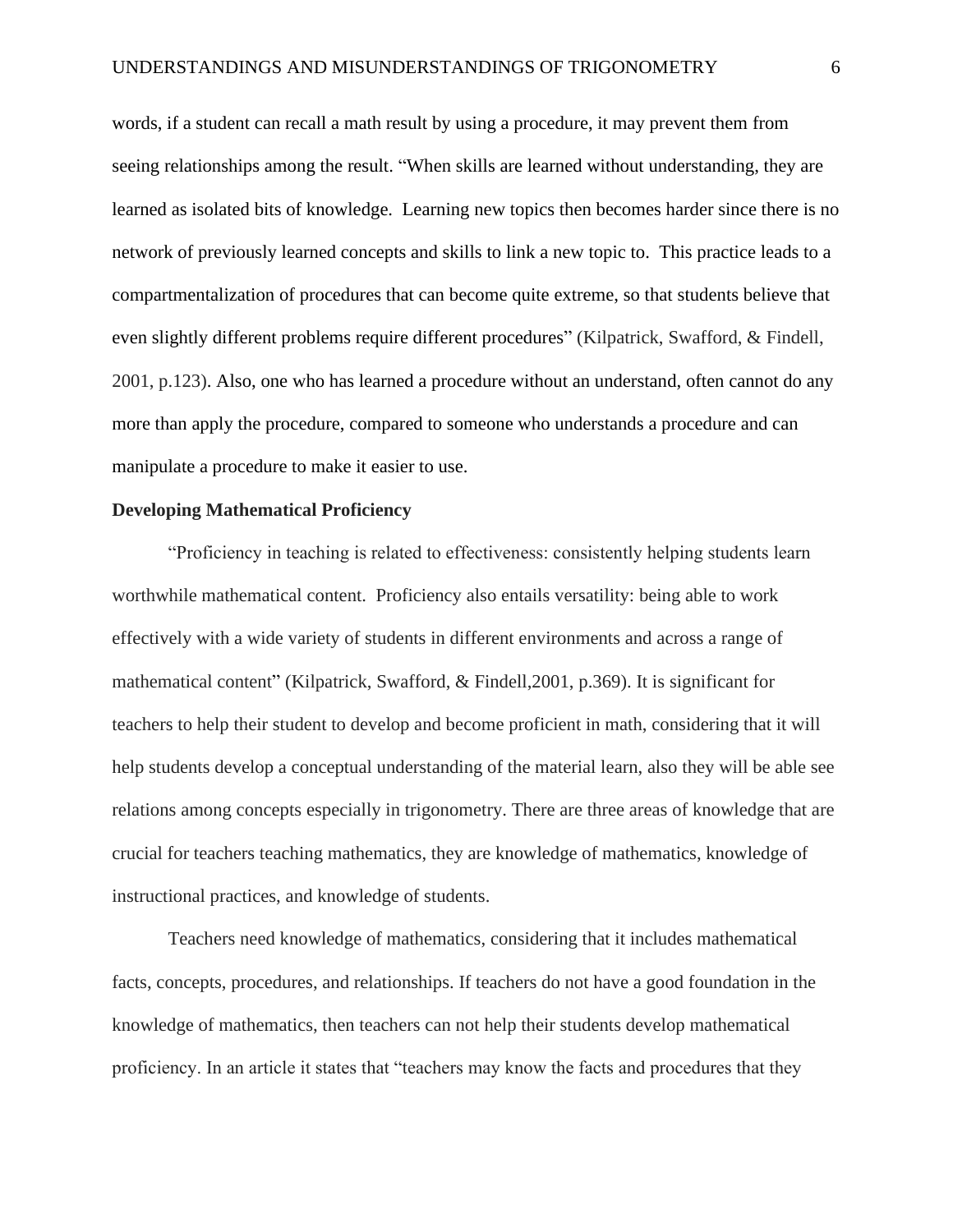teach but often have a relatively weak understanding of the conceptual basis for that knowledge" (Kilpatrick, Swafford, & Findell, 2001, p.372).

Teachers knowledge of mathematics is directly tied to their instructional practice. If teachers only have a surface level understanding of a mathematical concept, it will be hard teachers to provide an explanation for that concept, and actively engage their students to see other way of looking at the concept. "Researchers found that teachers with a relatively weak conceptual knowledge of mathematics tended to demonstrate a procedure and then give students opportunities to practice it. Not surprisingly, these teachers gave the students little assistance in developing an understanding of what they were doing. When the teachers did try to provide a clear explanation and justification, they were not able to do so. In some cases, their inadequate conceptual knowledge resulted in their presenting incorrect procedures" (Kilpatrick, Swafford, & Findell, 2001, p.378).

The most important area that teachers need in order to help their students develop mathematical proficiency is having a knowledge of students. "The teacher needs to know something of each student's personal and educational background, especially the mathematical skills, abilities, and dispositions that the student brings to the lesson" (Kilpatrick, Swafford, & Findell, 2001, p.378). This means that the teacher knows their students and how students tend to learn in general. Teachers will have some idea of what students may have misunderstanding with and find ways that will be more efficient of teaching a math concept to their students.

## **Misconceptions**

As a math student, a student's thinking consists of formulas, and relevance. A problem that sometimes makes learning mathematics difficult is students' misconceptions from previous inadequate teaching, informal thinking, or poor remembrance. A misconception is a mistaken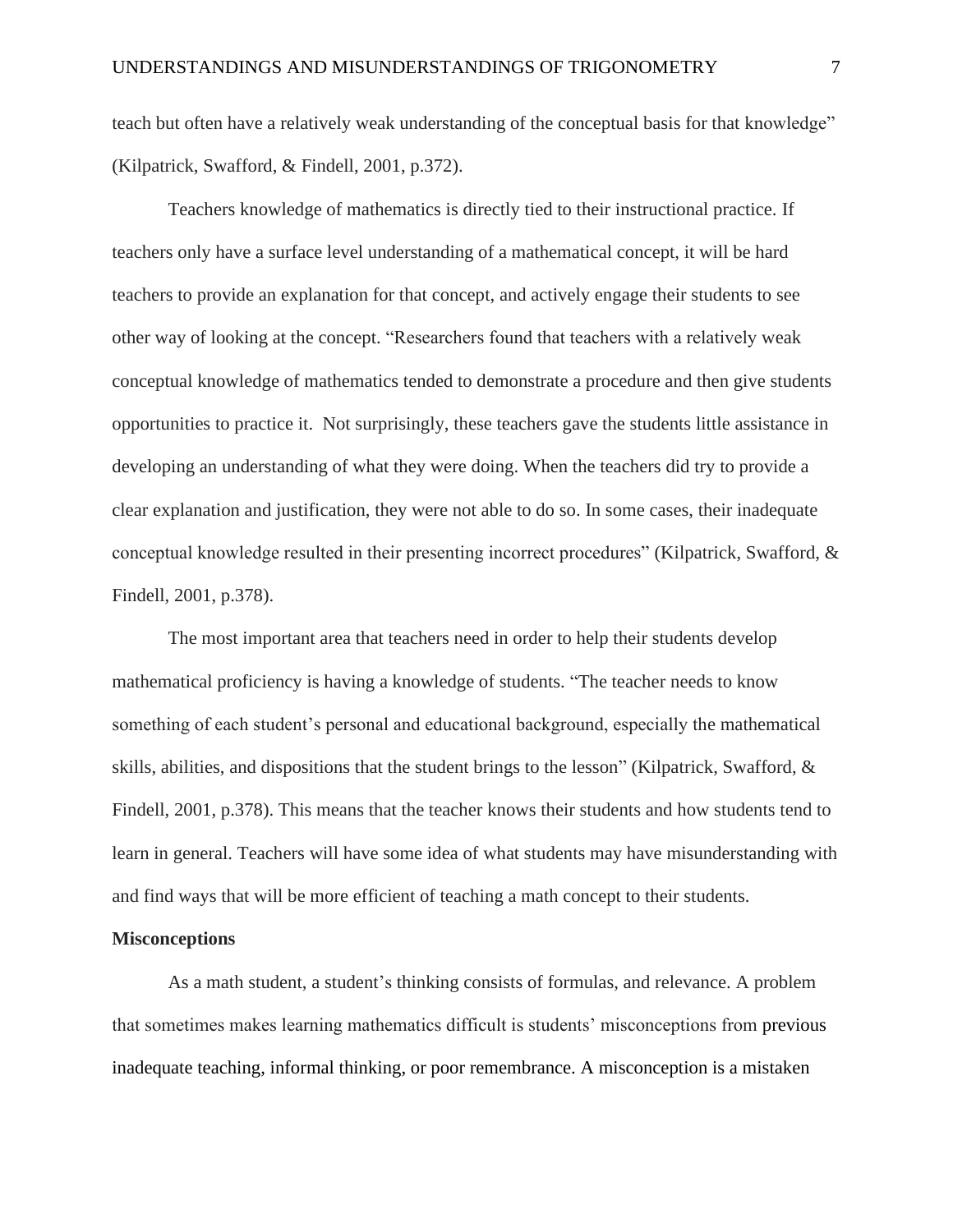idea, from a misunderstanding of something (Orhun, p.208). In other words, one may have a conceptual misunderstanding about a how to solve a math problem. When it comes to learning trigonometry, often misconceptions arise from the way the teacher teaches. "The problem is how these topics could be taught i.e., how they could be presented in classroom. The impression is that trigonometry is generally taught via teacher-active method and memorizing the ready knowledge and repeating them, the students learn trigonometry. It is known that this learning is generally active in brief term and it is hard to transfer the principle learned to new situations" (Orhun, p.210). In other words, students are developing a procedural understanding, and can only apply their memorize knowledge to concepts that they are familiar with. An author states that we can eliminate some of the misconceptions by teaching trigonometry definitions first and then applying them to angles, some of the misunderstanding would not be there (Orhun, p.211).

#### **Methods**

My research was conducted in Math 1112 "Trigonometry", and Math 1261 "Calculus". The participants in my study were voluntary and an explanation of the researched that was conducted prior to participants receiving a consent form. The method that I used to gather research is by conducting an assessment call Trigonometry Assessment, which allowed me to assess participants conceptual understanding of trigonometric functions/ angle measure, as well as the methods individuals used to solve various trigonometry problems. The assessment consisted of twelve questions. Questions 1-8 are focused on trigonometric functions. For example, the first question on the assessment focused on whether students had procedural fluency for what each of these functions are equal to or they did not. The second question on the assessment showed if individuals had a conceptual understanding on how to estimate trigonometry functions and give an explanation on arriving at their solution. Questions 9-12 are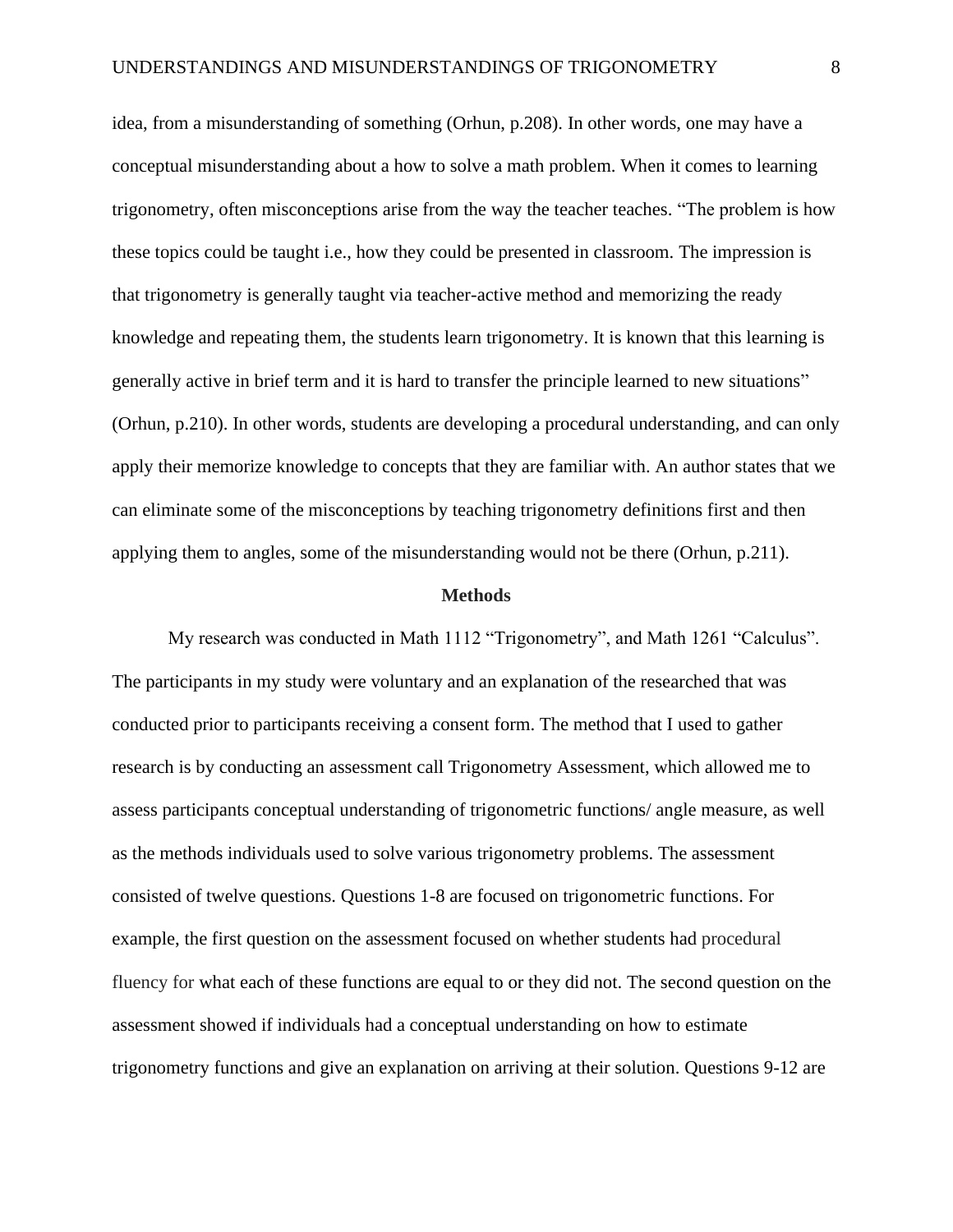focused on angles. The way I analyze the data was by constructing a rubric which is broken down into two sub rubrics procedural fluency and conceptual understanding rubrics. Each question a student could earn a total of two points. To get the full two points students had to give a correct or reasonable answer that also include a good justification for their answer. Students received a point if they could answer the question correctly without giving any justification. Students received a half point if their work or justification was okay but ended up not getting the correct answer. Students received no points if they did not answer the question correctly and the justification was not reasonable. For questions 1, 4, 6, 10 I use procedural rubric to grade these; questions 2, 3, 5, 7, 8,9,11, and 12, I use the conceptual rubric to grade these. There was a total of 60 students that I gave the assessment to, 44 of the 60 were calculus students and 16 were trigonometry students. Students were given one class period to answer the questions on the assessment.

#### **Findings**

#### **Conceptual Understanding**

The assessment gave me the opportunity to see whether students had a conceptual understanding of trigonometry or were they able to follow a procedure. As stated earlier, I wrote the assessment in a way such that some questions would show if students had procedural fluency of a concept of trigonometry, and other questions checked to see if the students had a conceptual understanding of the concept. On the questions that followed a procedure, students tended to do better on them, than the ones that were conceptual. The graph below shows the overall scores for the procedural questions compared to the overall score for the conceptual questions.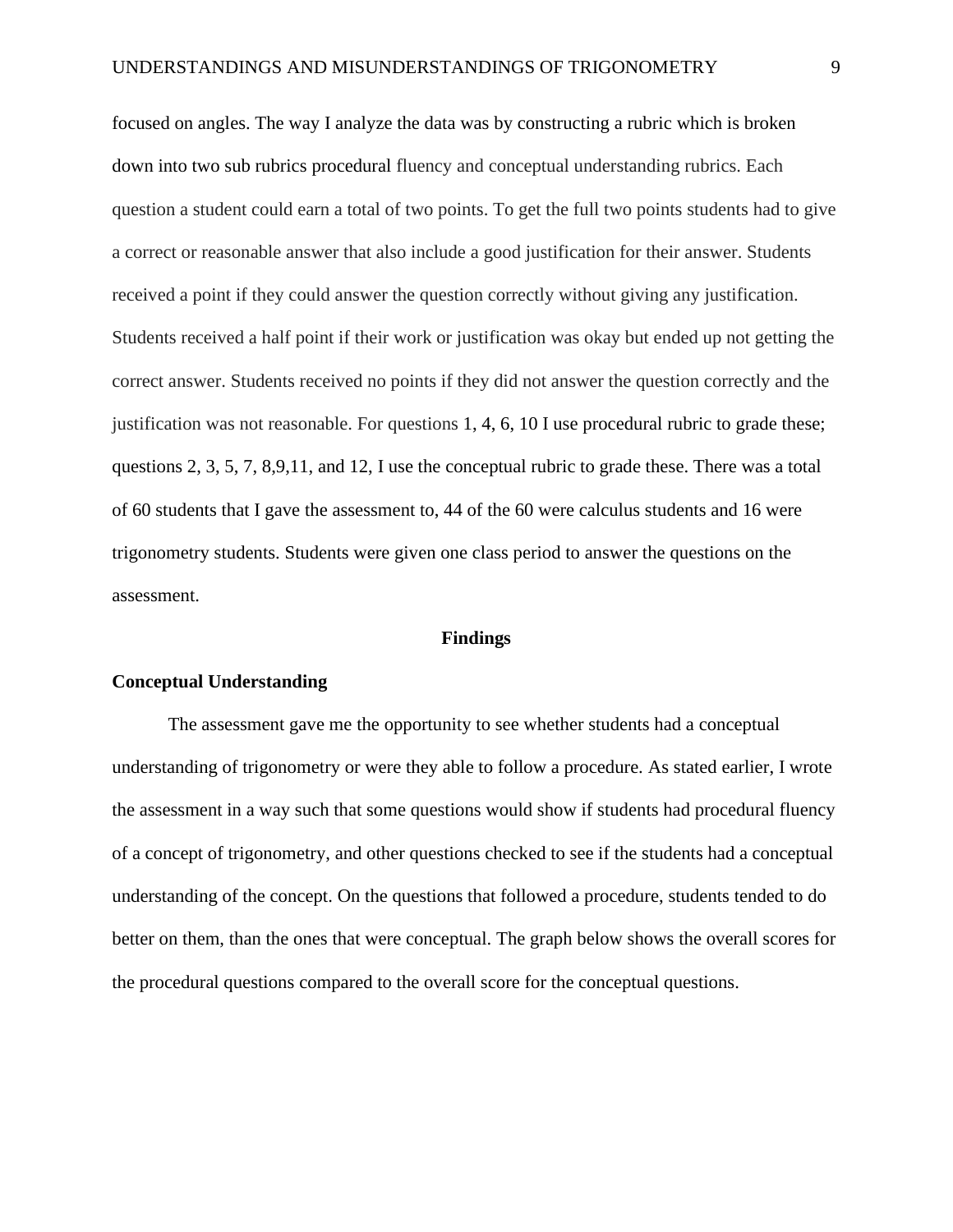

By the graph, one can see that the overall procedural scores were nearly 3 times higher than the overall conceptual scores.

Now, we will discuss a few problems on the assessment. Question one asked students to find the sine, cosine, and tangent of a well-known angle which was 60 degrees. Question two asked students to estimate the sine, cosine and tangent of the angle 20 degrees. The goal of this question was to see if students could expand their knowledge of the trigonometric functions to angles that are not well-known. Many students could find the ratios for the 60 degree angle, but when they had to estimate for 20 degrees, many students had a hard time doing so. Below is typical example of a student's response to #1.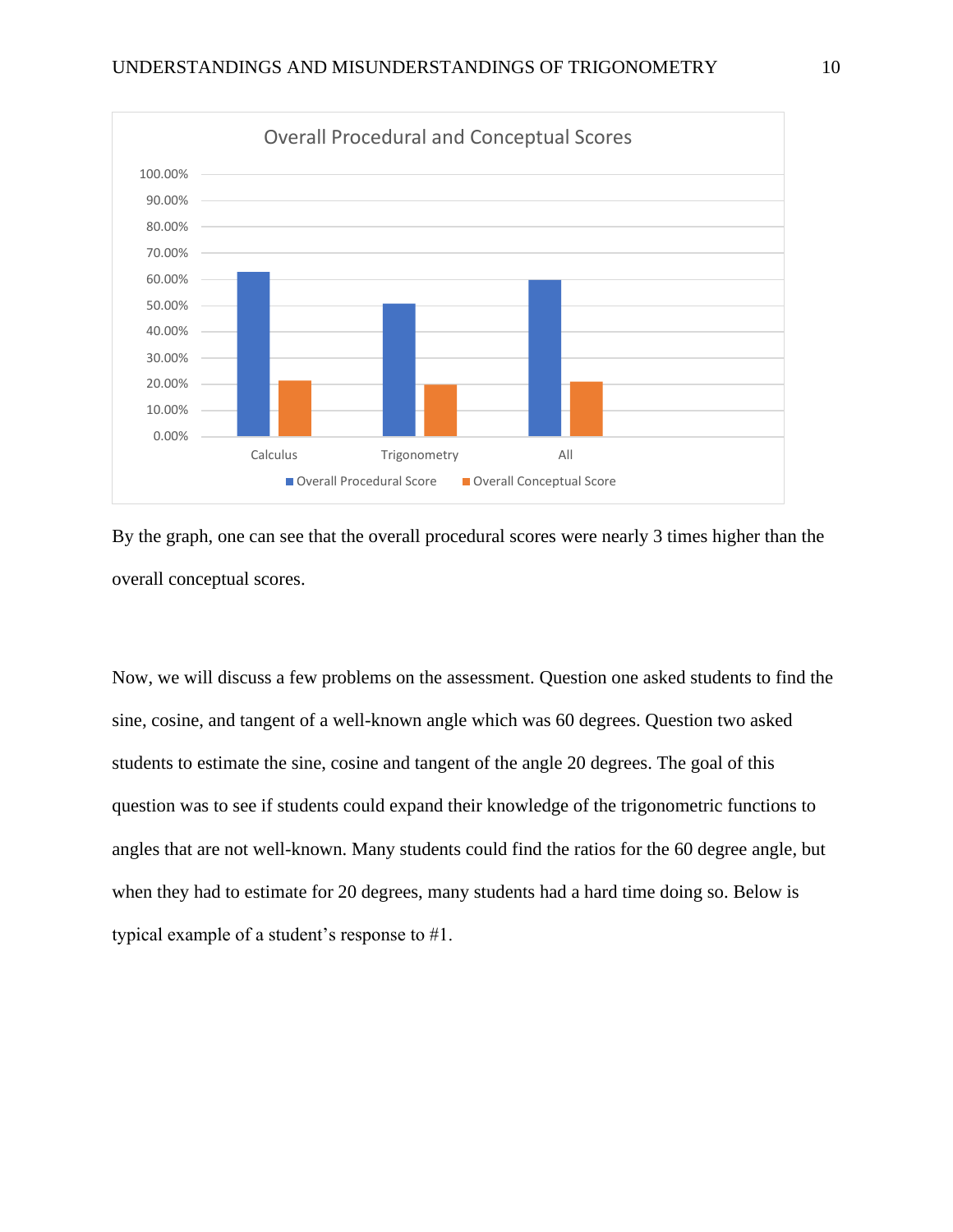### Assessment

1.) Find sin60°, cos60°, tan60°. Justify your answers.  $66 \text{ } 60^{\circ} = \frac{17}{4}$  $sin(10=\frac{\sqrt{3}}{2})$  $cos(u) = 2$  $108111 = 2$ <br> $10111 = \frac{v_2}{\frac{v_2}{2}} = \frac{1}{2} \cdot \frac{2}{13} = \frac{2}{213} \cdot \frac{\sqrt{13}}{13} = \frac{213}{13} \cdot \sqrt{13}$ 



2.) Estimate sin20°, cos20°, tan20°. Explain how you found your estimation.

The student scored two points for their response. She showed that she can follow the procedure of recalling the memorized the unit circle and using basic algebra to solve for the trigonometric functions. A typical example of student work from #2 is below.

2.) Estimate sin20°, cos20°, tan20°. Explain how you found your estimation.

 $\frac{1}{2}$  cannot estimate this without a contention

The student scored zero points for their response. The student could not use the memorized unit circle to approximate the trigonometric functions. This shows a lack of conceptual understanding, considering that if "knowledge that has been learned with understanding provides the basis for generating new knowledge and for solving new and unfamiliar problems" (Kilpatrick, Swafford, & Findell, 2001, p.119).

For question one, of the calculus students 43.6 % could answer this question and only 6.3% were able to answer question two. 43.8% of the trigonometry were able to give an answer to question one and only 8.3% were able to answer question two. The overall score for question one was 43.6% and the overall score for question two was 6.7%. Most students were able to do question one, considering that question one showed if students could follow a procedure by finding the measurements using an angle that is used a lot in trigonometry. In other words,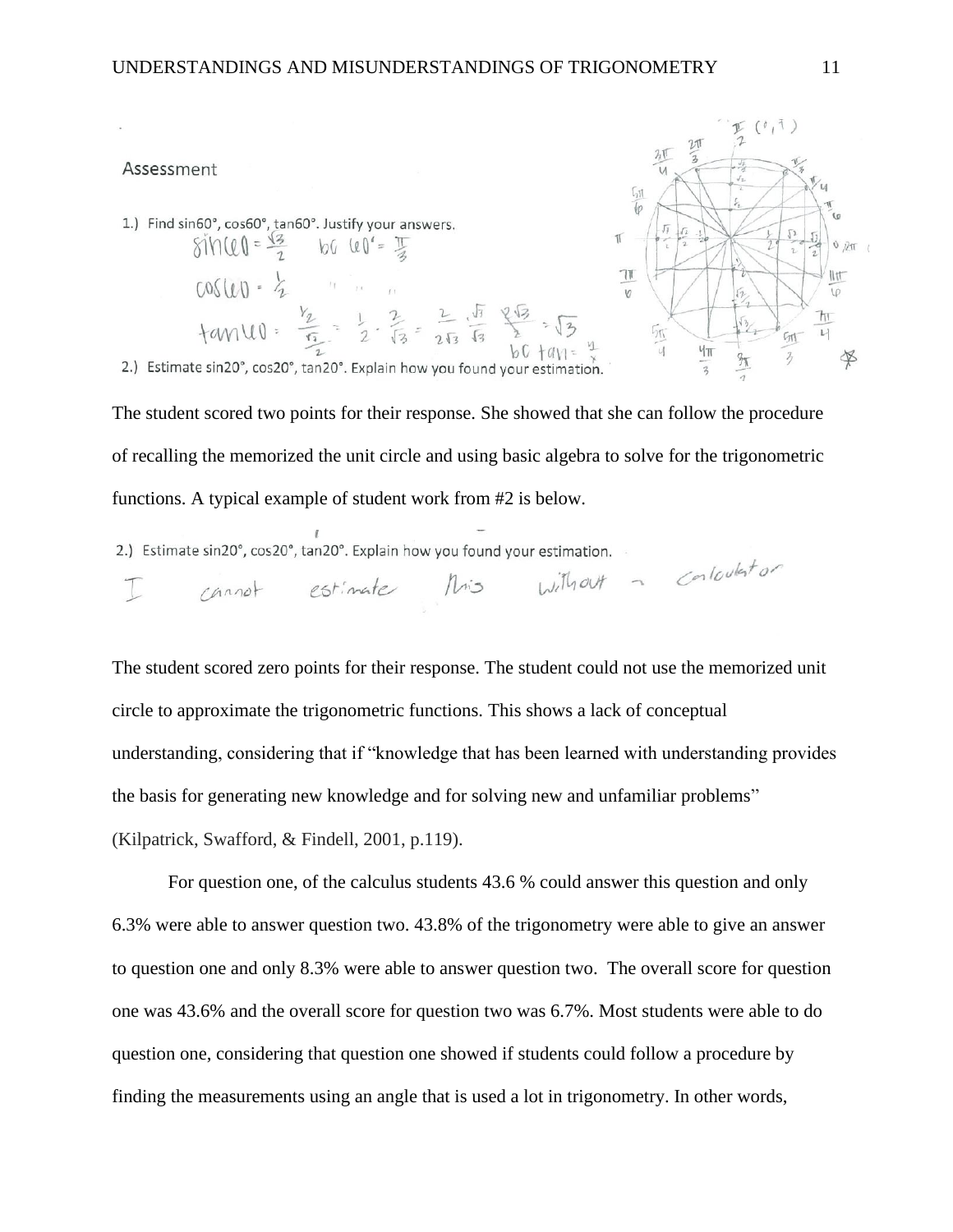students could use a procedure to find the sine, cosine, and tangent of common angles, but they can't expand their understanding to non-typical angles. This shows a lack of understanding of the meaning of the trigonometric functions, considering most common angles are clearly seen on the unit circle and students could draw the unit circle to find the answer to the trigonometric functions. The student work below is an example that shows a conceptual understanding of the trigonometric functions.

2.) Estimate sin20°, cos20°, tan20°. Explain how you found your estimation.

| $sin60^{\circ} = \frac{13}{2}$                                                 | $cos60° = \frac{1}{2}$                                                                                            | $sin 20^{\circ} \sim \frac{1}{2}$ |                                                                                          |  |
|--------------------------------------------------------------------------------|-------------------------------------------------------------------------------------------------------------------|-----------------------------------|------------------------------------------------------------------------------------------|--|
| $\sin 30^\circ = \frac{1}{2}$                                                  | $(0530^{\circ} - \frac{\sqrt{3}}{2})$                                                                             | $cos 20^\circ - \frac{2}{3}$      | $\frac{1}{20} + \frac{1}{20} = \frac{1}{3} \cdot \frac{3}{2} = \left(\frac{1}{3}\right)$ |  |
|                                                                                | $\frac{\frac{5}{2} - \frac{1}{2}}{50 - \frac{5}{2} \cdot 20}$ = $\frac{1}{2} \times \frac{\sqrt{5}}{2}$ about (1) |                                   |                                                                                          |  |
| $50 \text{ cos } 20 > \frac{\sqrt{3}}{2}$ , maybe $\left(\frac{2}{3}\right)$ ? |                                                                                                                   |                                   |                                                                                          |  |

This student scored two points for this question. The student was able to use prior knowledge about common angles to estimate the trigonometric functions of a non-typical angle. The student was able to see that the relationship between 30 degrees and 60 degrees and how it affected each trigonometric function, to help them estimate the trigonometric functions of 20 degrees.

Similar to questions one and two, questions six and seven were designed to ask similar questions, but one was a procedural assessment and the other was a conceptual understanding assessment. In question six, students were given a right triangle that had the lengths of each side and were asked what was sine of an angle. On question seven, students were given a right triangle without the lengths of each side and were asked to find sine of an angle. The goal of this question was to see if students could think of the sine as a ratio, or comparison, of the length of two sides of the triangle. Below is a typical example of student work for question six.

ī.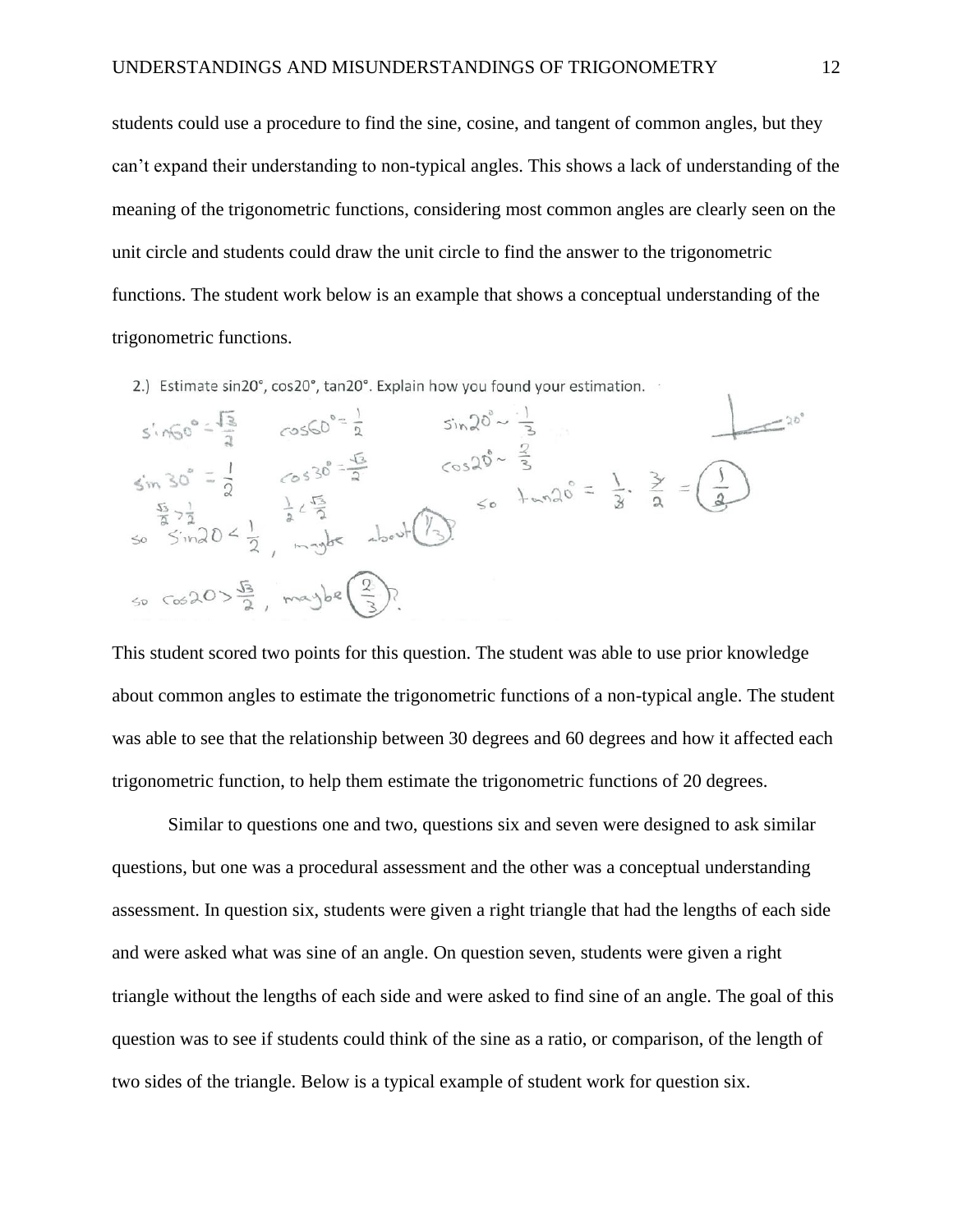



The student scored two points for their response. The student was able to use a procedure of recalling the acronym "SOHCAHTOA" to answer the question. "Mnemonic techniques learned by rote may provide connections among ideas that make it easier to perform mathematical operations, but they also may not lead to understanding" (Kilpatrick, Swafford, & Findell, 2001, p.119). A few typical examples of student work from question 7 are below.

7.) Estimate sin 0? Explain your estimation.

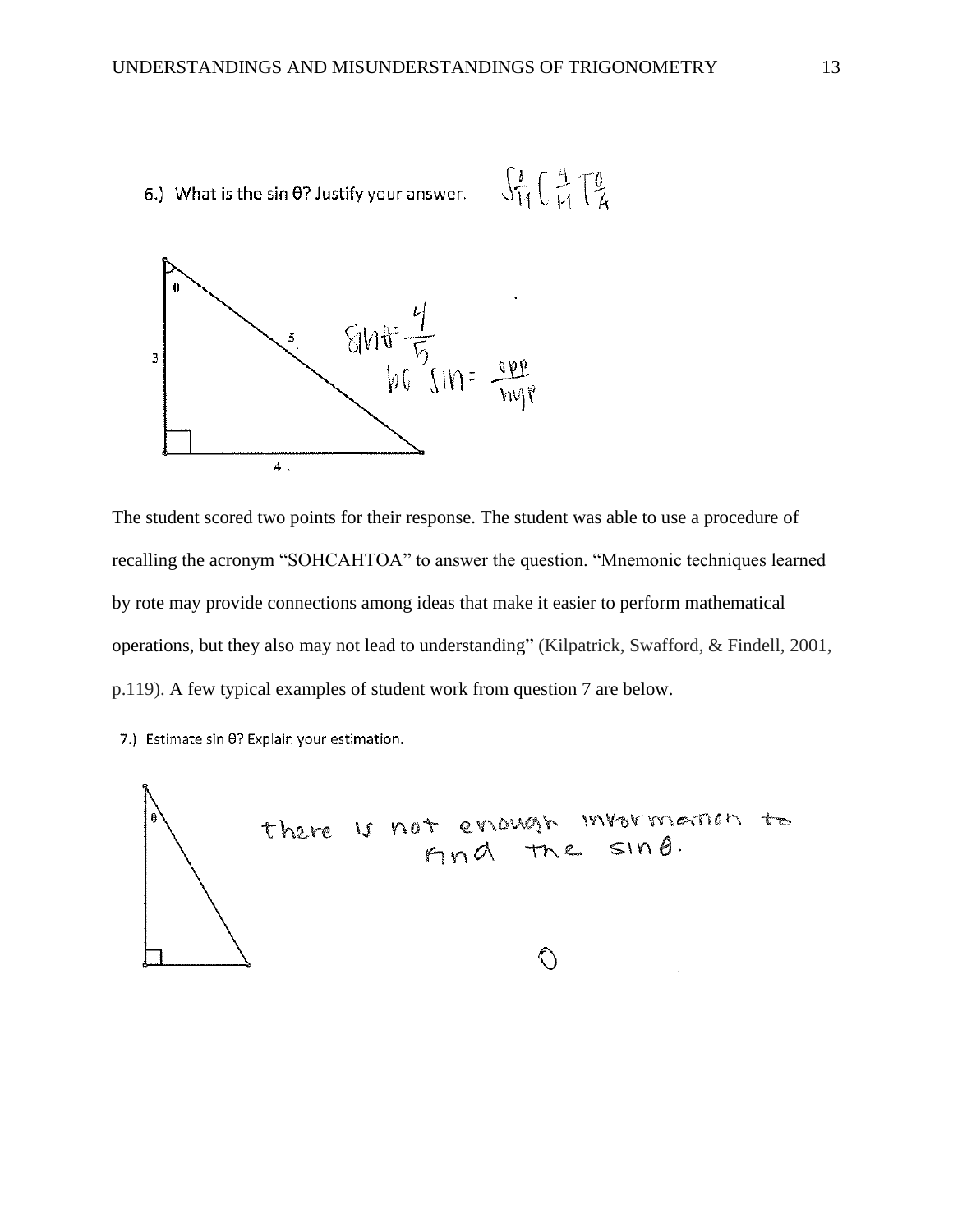7.) Estimate sin 0? Explain your estimation.



"I'd say 20 degrees. It looks only a little bit smaller than the 30-degree angle in the previous problem."

Both responses to question seven received no points. The first student had a lack of conceptual understanding because he needed numerical values to give an estimation to the problem. The second student showed a lack of conceptual understanding, considering that instead of estimating what the sine was, he solved for the angle measurement instead. Neither student was able to use the fact that the sine ratio is simply the multiplicative comparison of the length of the opposite side to the length of the hypotenuse.

For question six, of the calculus students 84.7 % could answer this question and only 23.3% were able to answer question seven. 62.5% of the trigonometry were able to give an answer to question six and only 21.9% were able to answer question seven. The overall score for question six was 78.8% and the overall score for question seven was 22.9%. Many students showed procedural fluency in their ability to find the sine of a triangle with given side lengths, often through the use of the SOHCAHTOA acronym. But students lacked conceptual understanding considering that some students thought that in order to estimate sin theta, you had to be given side lengths or angle measurements. They were not able to think of the ratio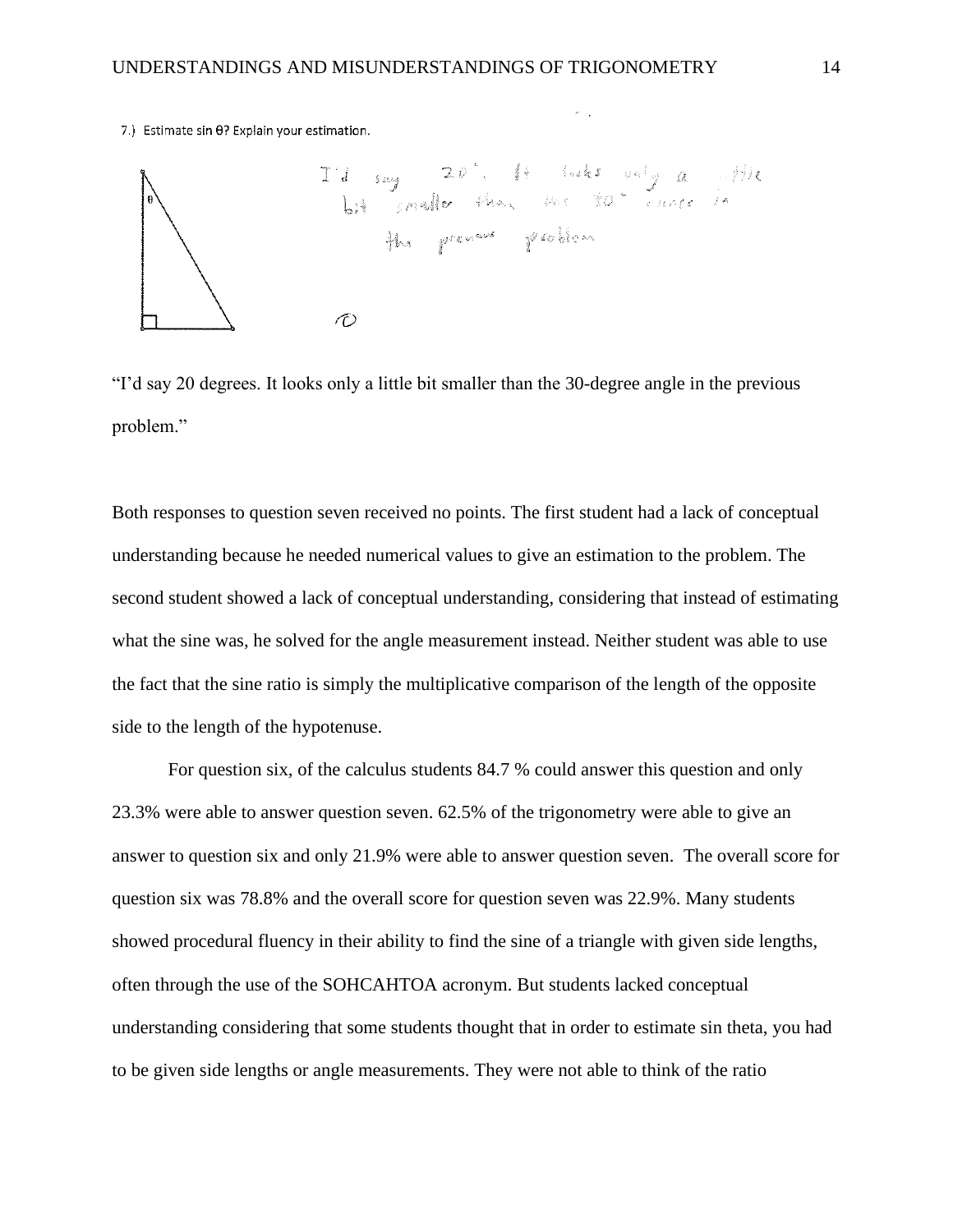opposite/hypotenuse as a comparison of the length of two sides of the triangle. The student work below is an example that shows a conceptual understanding of the sine as the ratio of two sides of the triangle.

7.) Estimate sin 0? Explain your estimation.



The student score two points for their response. The student was able to visually compare lengths without the need of numbers.

## **Misconceptions**

A lot of misconceptions became obvious as I graded the assessments. One of the misconceptions came out of question 2. This question asked students to find the sine, cosine, and tangent of 20 degrees. Many students believed that there was always a positive correlation between the angle measure and the value of the trigonometric functions. In other words, as the angle gets larger, the trigonometric functions also get larger. Below is an example of student work illustrating this misconception.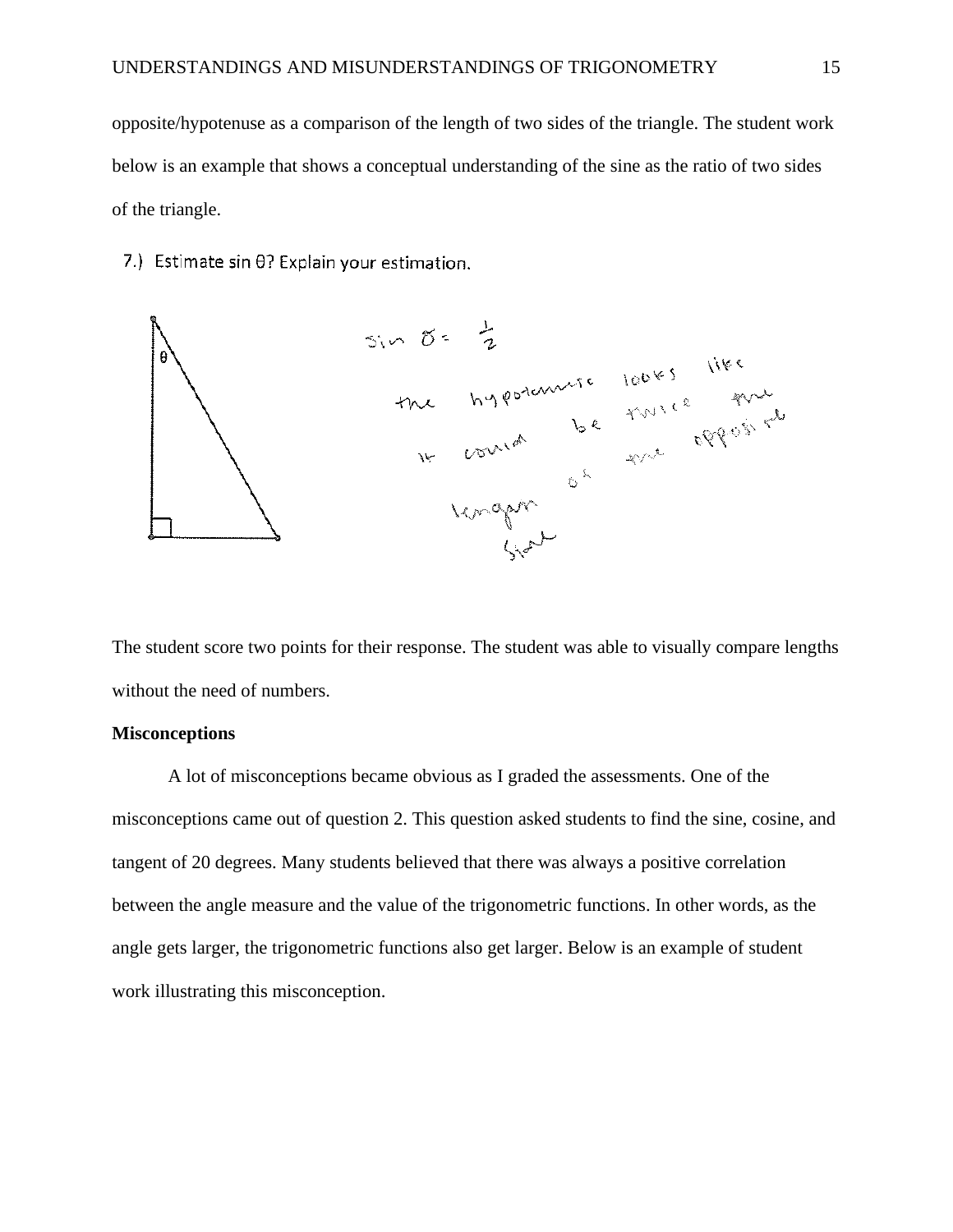Estimate sin20°, cos20°, tan20°. Explain how you found your estimation.

$$
\begin{array}{rcl}\n\text{sin } 20 & = & \frac{1}{3} & \text{I found numbers that were} \\
\text{cos } 20 & = & \frac{\sqrt{2}}{2} & \text{a little bit less than the values} \\
\text{tan } 20 & = & \frac{\sqrt{2}}{2} & \text{for } \text{sin, } \cos, \text{tan } \theta & 30 \\
\hline\n\frac{1}{3}\n\end{array}
$$

This student estimated all the trigonometric functions of 20 degrees to be slightly less than those at 30 degrees. Although this may give an accurate estimate for the sine and tangent, it will not for the cosine. Moreover, this concept is incorrect for all the trigonometric functions. Another example of this misconception is show in the student work below. It is important to note that this question followed a question asking for the sine, cosine, and tangent of 60 degrees.

Estimate sin20°, cos20°, tan20°. Explain how you found your estimation.

$$
\frac{\sqrt{3}}{6} + \frac{1}{6} + \frac{\sqrt{3}}{3}
$$
 respectively. My estimation to derive the form the idea that the degree measure of 70<sup>\*</sup> is  $\frac{1}{3}$  of that of 60<sup>\*</sup> — 4hvi meaning that  $\frac{1}{3}$  of each of my prior values equates to their 20<sup>\*</sup> counterpartis.

This student used question one to figure out question two, in the way that since 20º is a third of 60º, then the sine, cosine, and tangent would be a third also. In other words, this student believed that  $\sin\left(\frac{1}{2}\right)$  $\frac{1}{3} \cdot 60^{\circ}$  =  $\frac{1}{3}$  $\frac{1}{3}$  (sin60°). The overall percentage of students having this misconception is 13.5%, which is partially the reason for the low average of 6.7% on this question.

Questions one and four on the assessment revealed a concept that many students had a partial understanding of. On both questions, many students attempted to use the unit circle to find the desired trigonometric function, but they made mistakes in their ability to correctly recall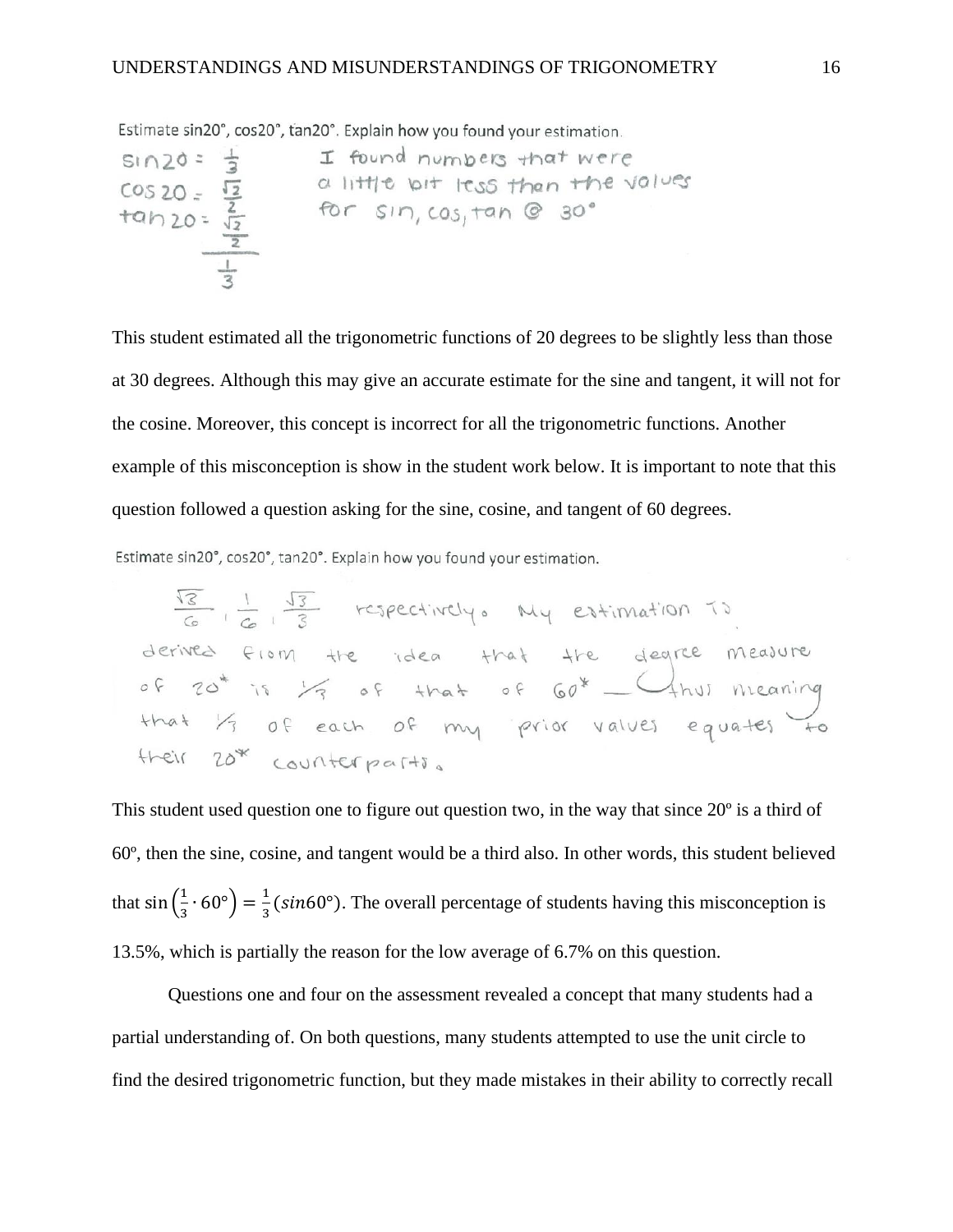the memorized unit circle. Some switched the coordinates. For example, in the student work

below, the student labelled the point on the unit circle at 60 degrees as  $\left(\frac{\sqrt{3}}{2}\right)$  $\frac{\sqrt{3}}{2}, \frac{1}{2}$  $\frac{1}{2}$ ) instead of  $\left(\frac{1}{2}\right)$  $\frac{1}{2}, \frac{\sqrt{3}}{2}$  $\frac{1}{2}$ ).

#### Assessment

1.) Find sin60°, cos60°, tan60°. Justify your answers.

$$
sin 60^{\circ} = \frac{1}{2}
$$
  

$$
cos 60^{\circ} = \frac{\sqrt{3}}{2}
$$
  

$$
tan 60^{\circ} = \frac{1}{\sqrt{3}}
$$

$$
\tan = \frac{\sin}{\cos \theta} = \frac{1}{2} \cdot \frac{2}{\sqrt{3}} = \frac{1}{\sqrt{3}} \cdot \frac{2}{\sqrt{3}}
$$

Other students incorrectly identified the x-coordinate as the sine ratio, while some simply wrote incorrect values for the coordinates. 24% of students made this kind of mistake on #1 and 4% on #4. "Learning with understanding is more powerful than simply memorizing because the organization improves retention, promotes fluency, and facilitates learning related material.

Question twelve on the assessment revealed several misconceptions. Question twelve asked students to draw an angle equal to one radian. One misconception that students showed was that they believe that the whole unit circle was equal to one radian. Below is an example of this misconception.



"I know that 1 radian must be equal to 360 degrees."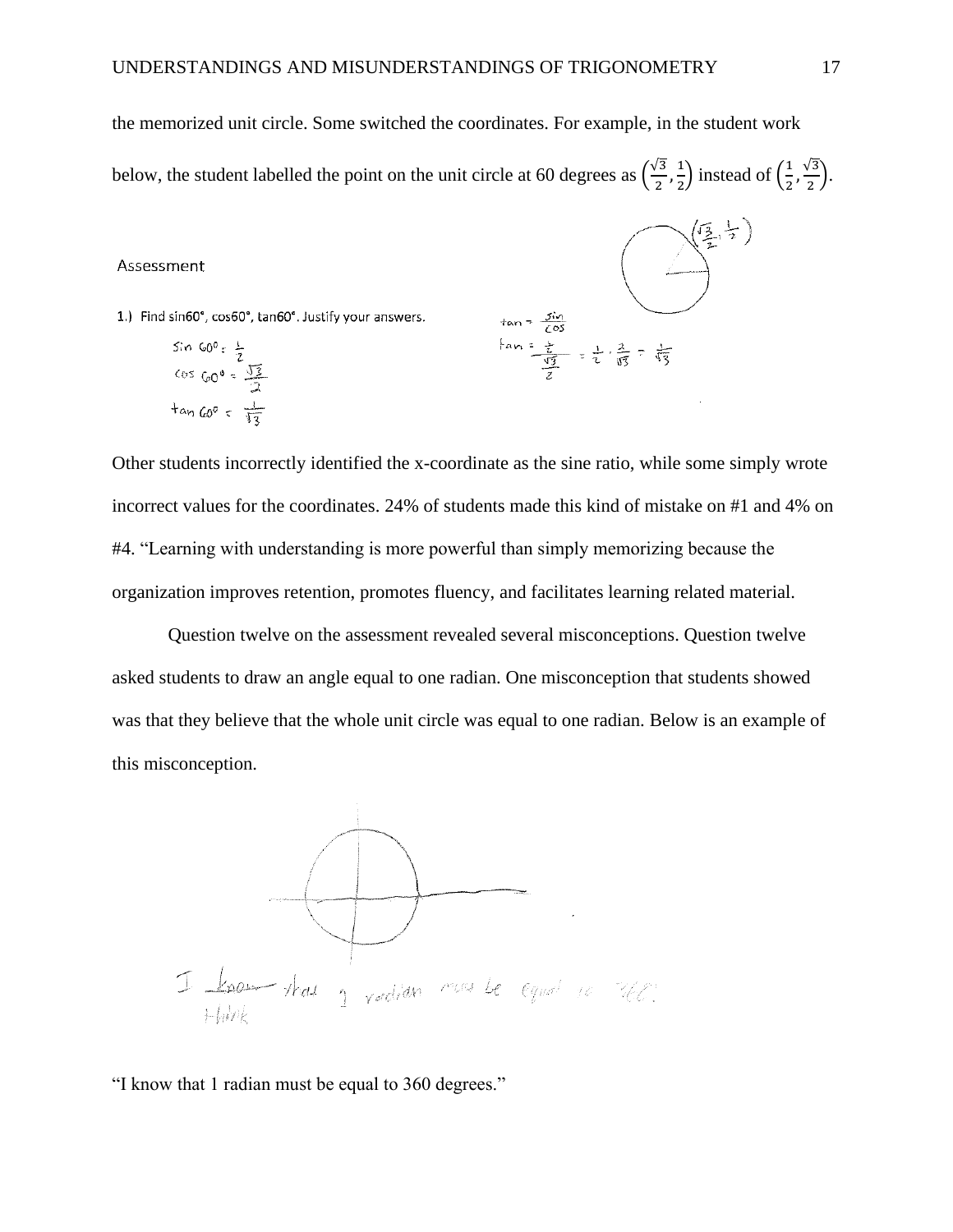6.7% of students had this misconception.

Another misconception revealed in #12 was that some students thought that  $1\pi$  radian was equal to 1 radian. The student work below is an example of this misconception.

12.) Draw an angle equal to 1 radian. How did you get this?



28.3% of students had this misconception.

These misconceptions contributed to the low overall score of a 12.1% on #12. Another contributor to this low score was the fact that only 3% of students mentioned the length of the radius to conceptualize the angle measured in radians. Below is an example of student work that scored a 2.

## **Conclusions/Implications**

Overall, students have a better procedural understanding of basic trigonometry topics than conceptual understanding. Even though this is the case, the overall procedural fluency score was not that high as I expected. As stated earlier, one reason for this is the fact that students had trouble memorizing formulas correctly. Also, some students did not make connections among graphs to help solve problems. Many of students lack conceptual understanding, with the lack of understanding, students are unable to expand their knowledge of the unit circle and commonly memorized triangles to other less common situations. In other words, students are unable to see relationships among parts of a triangle from a well-known triangle and a non-typical triangle. One reason that this is true, considering that some students have misconceptions/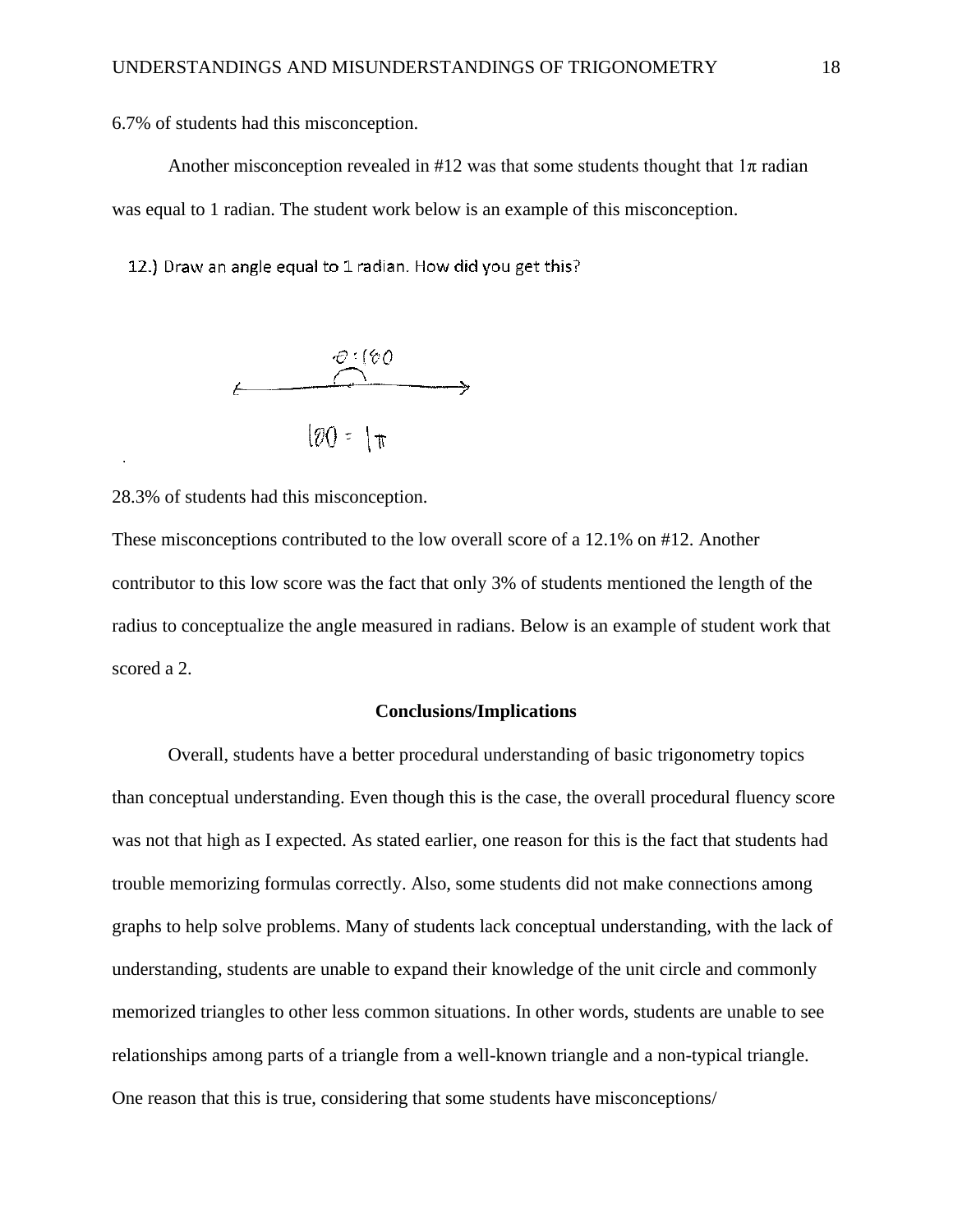misunderstandings among trigonometry concepts. For example, as stated and showed previous, students have misconceptions with angles and trigonometric functions. Students believe that there is a positive correlation between angles and trigonometric functions, which is not true. Another example would be that students have trouble understanding the difference between a radian and pi radians. Students believe that they are the same.

I am contributing to the research on common misconceptions that students have in trigonometry. This is helpful for the teachers of trigonometry in increasing their knowledge of students, and in turn increasing their student's mathematical proficiency. By teachers having knowledge of misconceptions that a typical student has, teachers can come up with strategies to help correct the misunderstanding among various trigonometry concepts. "Research suggest that it is vital for students to have an conceptual understanding in order to develop procedural fluency. This suggest that teachers should teach concepts first and let the procedures be developed from that understanding" (Kilpatrick, Swafford, & Findell, 2001, p.369).